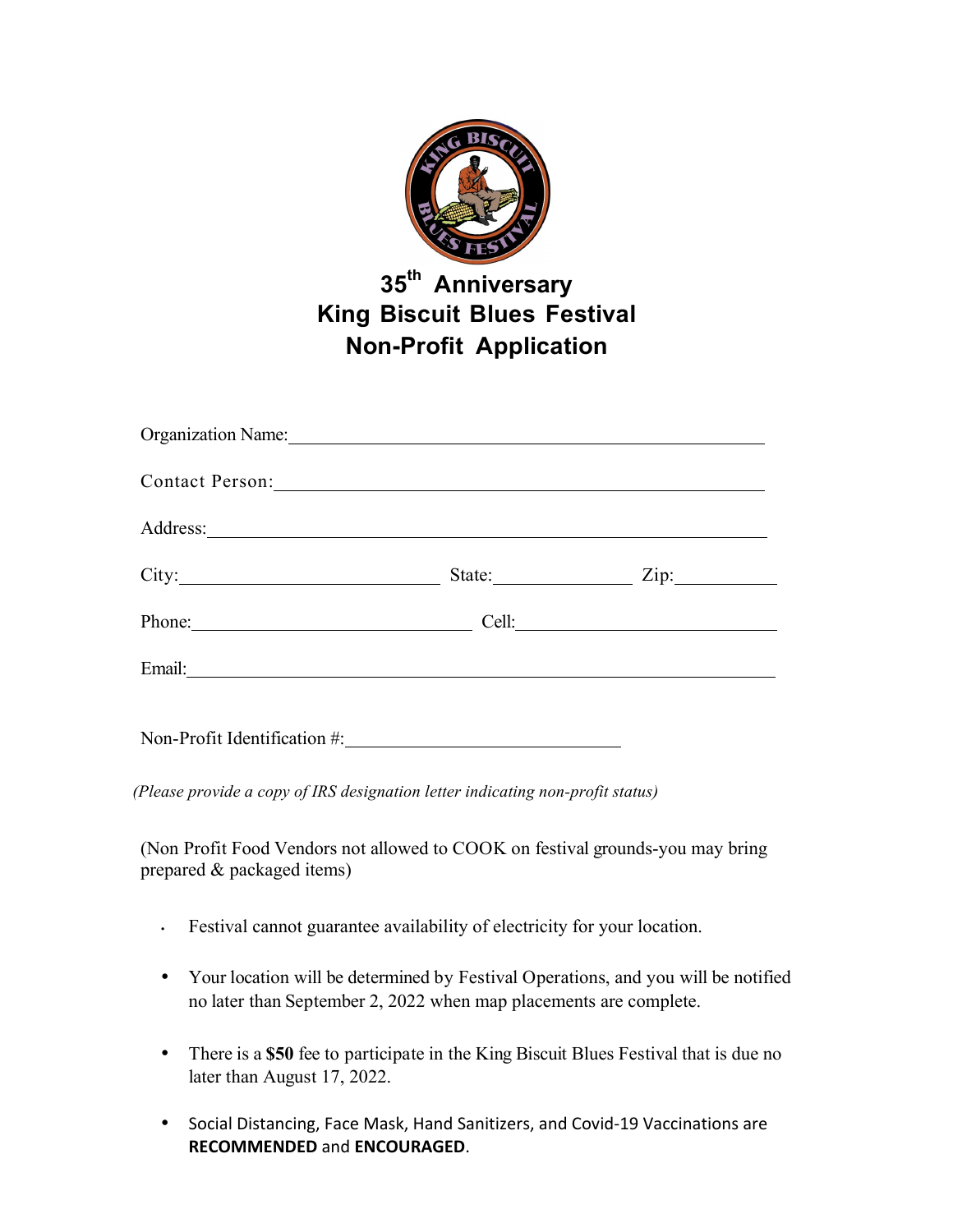## **Proposed Menu and Pricing**

| Vendor:                                                                                                                                                                                                                        |                                                                                                                                                                                                                               |  |
|--------------------------------------------------------------------------------------------------------------------------------------------------------------------------------------------------------------------------------|-------------------------------------------------------------------------------------------------------------------------------------------------------------------------------------------------------------------------------|--|
| Phone: 2008 Phone: 2008 Phone: 2008 Phone: 2008 Phone: 2008 Phone: 2008 Phone: 2008 Phone: 2008 Phone: 2008 Phone: 2008 Phone: 2008 Phone: 2008 Phone: 2008 Phone: 2008 Phone: 2008 Phone: 2008 Phone: 2008 Phone: 2008 Phone: | Fax:                                                                                                                                                                                                                          |  |
| Item<br><u> 1980 - Johann Barn, mars an t-Amerikaansk ferske område (</u>                                                                                                                                                      |                                                                                                                                                                                                                               |  |
|                                                                                                                                                                                                                                |                                                                                                                                                                                                                               |  |
| Item<br><u> 1989 - Johann Barbara, martxa amerikan personal (</u>                                                                                                                                                              |                                                                                                                                                                                                                               |  |
|                                                                                                                                                                                                                                |                                                                                                                                                                                                                               |  |
| Item<br><u> 1980 - Johann Barbara, martxa amerikan personal (</u>                                                                                                                                                              |                                                                                                                                                                                                                               |  |
|                                                                                                                                                                                                                                | Price                                                                                                                                                                                                                         |  |
| Item                                                                                                                                                                                                                           |                                                                                                                                                                                                                               |  |
|                                                                                                                                                                                                                                | Price                                                                                                                                                                                                                         |  |
| Item                                                                                                                                                                                                                           |                                                                                                                                                                                                                               |  |
| Item                                                                                                                                                                                                                           | Price                                                                                                                                                                                                                         |  |
| Item                                                                                                                                                                                                                           | Price Price                                                                                                                                                                                                                   |  |
| Item                                                                                                                                                                                                                           | Price and the state of the state of the state of the state of the state of the state of the state of the state of the state of the state of the state of the state of the state of the state of the state of the state of the |  |
| Item                                                                                                                                                                                                                           | Price                                                                                                                                                                                                                         |  |
| Item                                                                                                                                                                                                                           | Price                                                                                                                                                                                                                         |  |
| Item                                                                                                                                                                                                                           | Price                                                                                                                                                                                                                         |  |
| Item                                                                                                                                                                                                                           | Price                                                                                                                                                                                                                         |  |
| Item                                                                                                                                                                                                                           | Price                                                                                                                                                                                                                         |  |